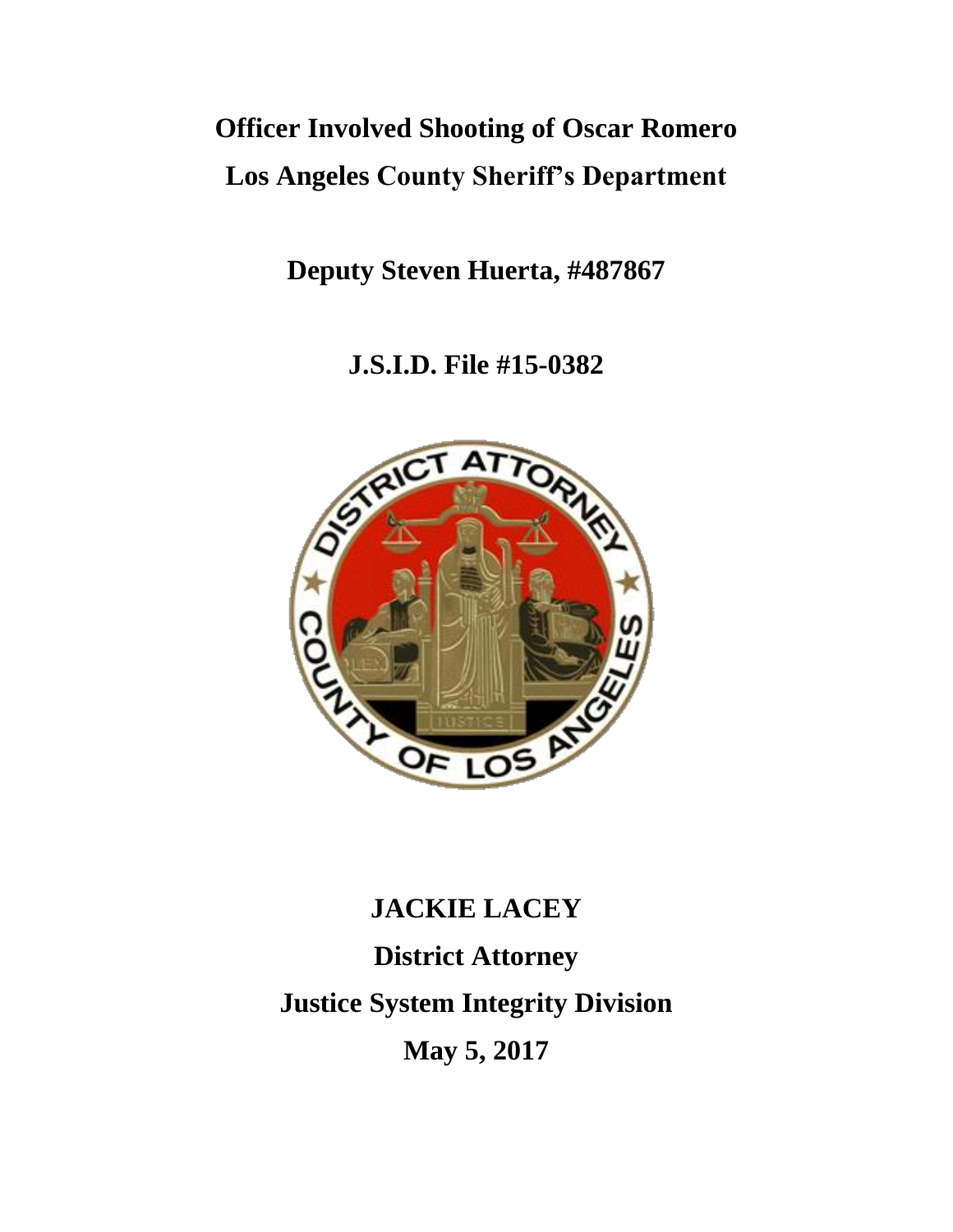#### **MEMORANDUM**

| TO:             | <b>CAPTAIN CHRISTOPHER BERGNER</b><br>Los Angeles County Sheriff's Department<br>Homicide Bureau<br>One Cupania Circle<br>Monterey Park, California 91755 |
|-----------------|-----------------------------------------------------------------------------------------------------------------------------------------------------------|
| FROM:           | <b>JUSTICE SYSTEM INTEGRITY DIVISION</b><br>Los Angeles County District Attorney's Office                                                                 |
| <b>SUBJECT:</b> | <b>Officer Involved Shooting of Oscar Romero</b><br>J.S.I.D. File #15-0382<br>L.A.S.D. File #015-05866-1577-013                                           |
| DATE:           | May 5, 2017                                                                                                                                               |

The Justice System Integrity Division (JSID) of the Los Angeles County District Attorney's Office has completed its review of the July 29, 2015, fatal shooting of Oscar Romero by Los Angeles County Sheriff's Department (LASD) Deputy Steven Huerta. We have determined that Deputy Huerta acted in lawful self-defense when he used deadly force against Oscar Romero.

The following analysis is based upon a series of reports prepared by LASD Homicide Bureau. JSID was notified of this shooting at 1:20 a.m., on July 30, 2015. The District Attorney Response Team responded to the location of the shooting where they received a briefing and "walk-through" of the scene. No compelled statements were considered for purposes of this analysis.

#### **FACTUAL ANALYSIS**

In July 2015, Oscar Romero lived at **Rose Hedge Drive in Whitter with several family** members including his mother Margaret R , his brother Richard R and Richard's girlfriend, Blanca  $T \rightarrow$  . According to  $T \rightarrow$  , Oscar had a history of becoming extremely belligerent and assaultive with his family and neighbors when he drank alcohol. T seen Oscar assault Richard in the past. $<sup>1</sup>$ </sup>

On July 29, 2015, Oscar was drinking. According to Margaret, Oscar began drinking at approximately 1:00 p.m. According to  $T_{\text{max}}$ , Oscar was drinking "Locos."<sup>2</sup> Sometime during the early evening Oscar physically forced his way into Richard and  $\overline{T}$  room by "crashing" through" a "drilled in" bookshelf that acted as a barrier between rooms, and aggressively

<sup>&</sup>lt;sup>1</sup> Because the decedent and his family share a surname, first names will be used to identify these individuals.

<sup>&</sup>lt;sup>2</sup> Four Locos is a malt liquor based alcoholic caffeinated energy drink with added guarana and taurine. It contains roughly 12% alcohol by volume. Sale of Four Locos has been banned in five states.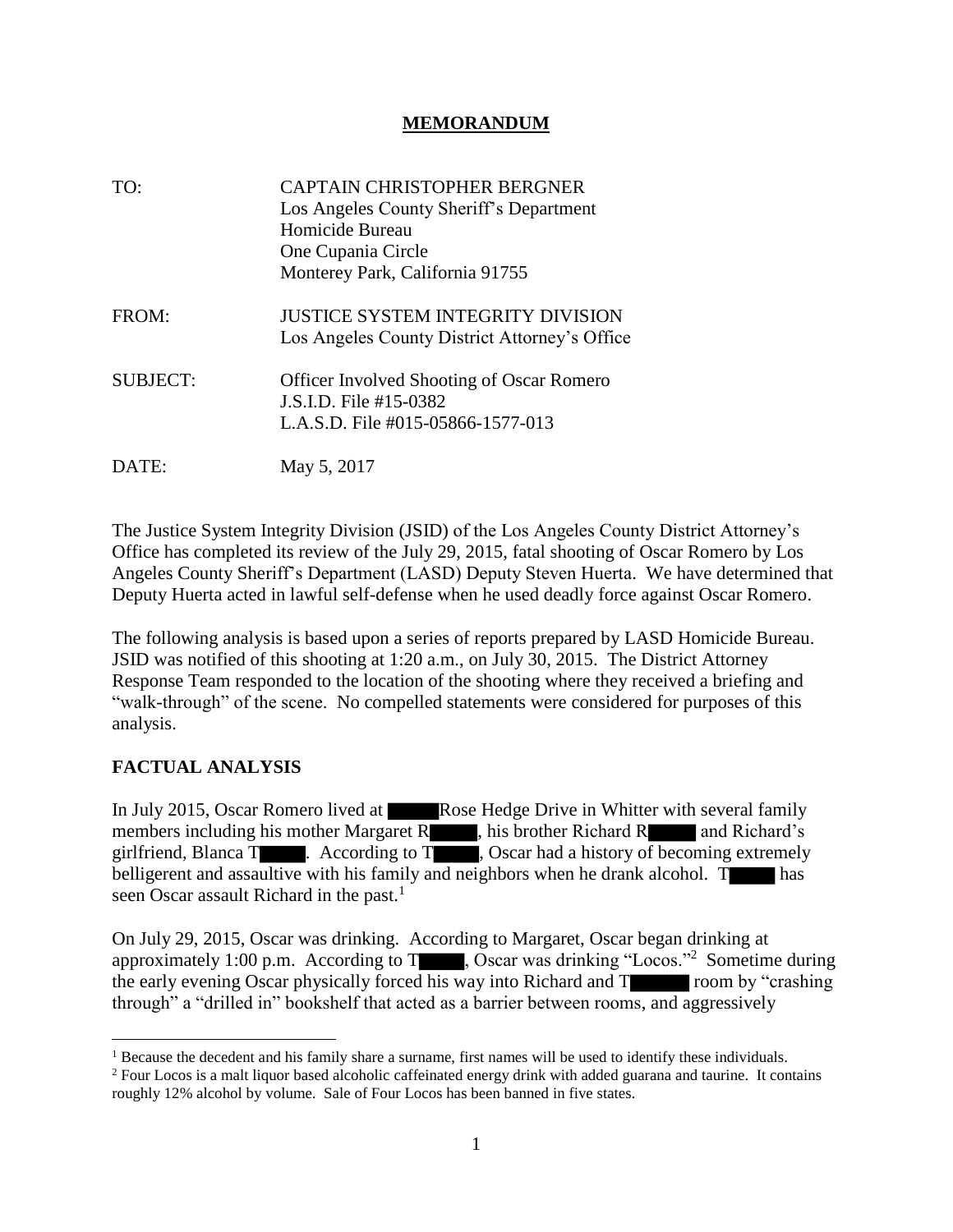confronted Richard and T . Oscar was also heard breaking objects inside the house. Richard called 9-1-1 at  $10:43$  p.m., reporting that his brother was "going crazy" and breaking objects inside the house. He also indicated that his mother was inside the house and unless the police responded, Oscar was "going to hurt somebody."

Shortly thereafter, several LASD deputies arrived at the location. The lights were off inside the house. Deputy Huerta knocked on the door but nobody answered. Deputy Lefevre noticed debris littering the front yard of the residence. After a few minutes of knocking and receiving no response, the deputies left the location.





Debris in front of Rose Hedge Drive

According to T , while the deputies were present Oscar was silent, but once the deputies left the location Oscar began breaking things again. At 11:22 p.m., Richard called 9-1-1 a second time. He reported that Oscar was breaking all the windows of the house. Deputies returned to the scene.

#### **Statement of Deputy Ricardo Vega**

Deputy Vega did not respond to the first 9-1-1 call but heard it over the radio. He responded to the second 9-1-1 call as an assisting deputy. Before approaching the location, the responding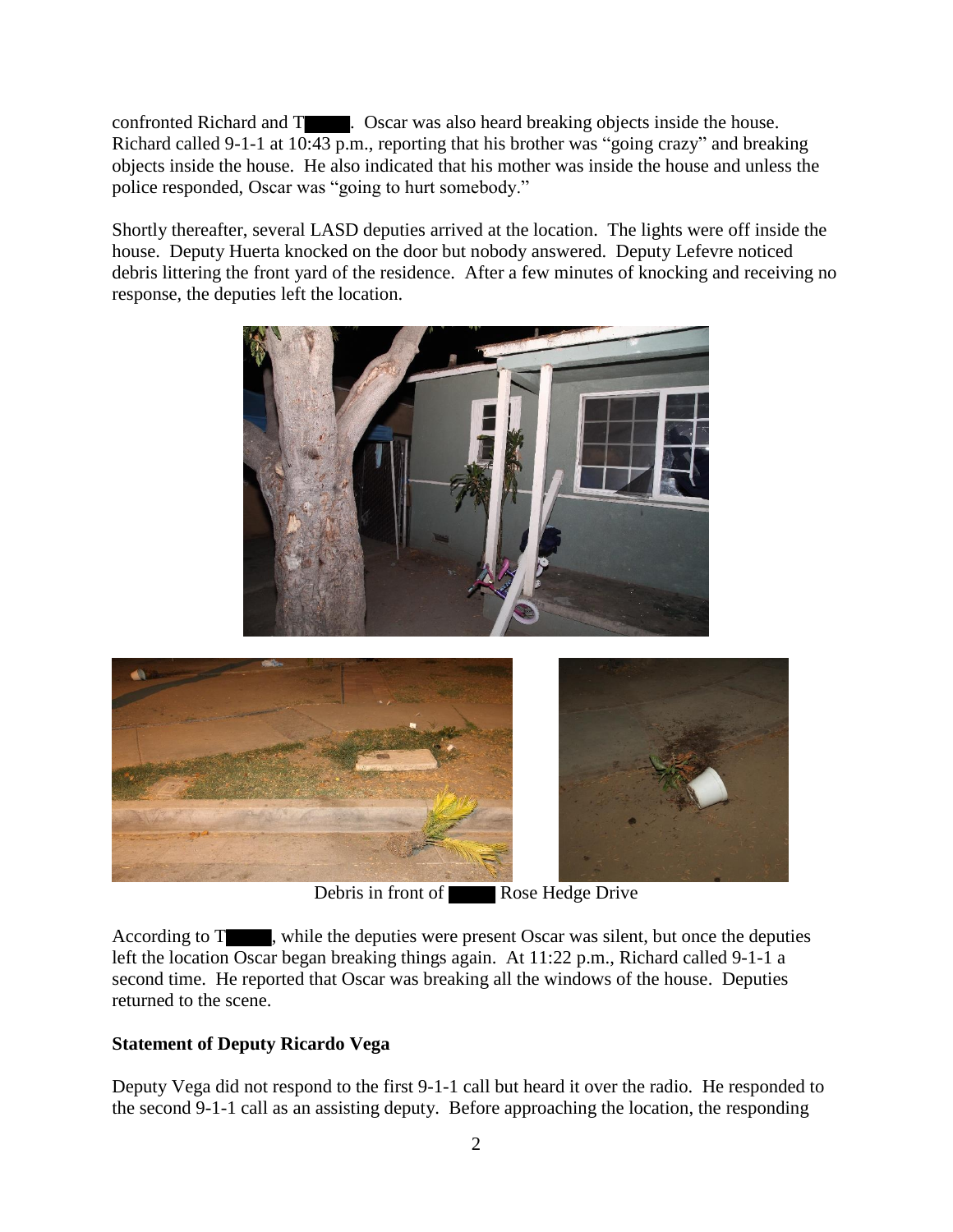deputies determined that Deputy Vega would deploy the Taser if necessary and Deputy Huerta would attempt to make contact with the subject.

Huerta and Vega walked through the front yard toward the front door. Also present was Deputy Sean Phaneuf. Vega saw damage to the front of the location, including a smashed window, and heard noises coming from inside the house.



Broken front window

Suddenly, the front door opened. A man looked out, appeared to see the deputies, and then shut the door. Believing that the man who shut the door might be the person who was the subject of the call, and that he might attempt to flee out of a side window, Vega moved toward the driveway. A locked gate prevented access to the rear of the house.



Driveway and gate

Vega observed a man (Richard R $\blacksquare$ ) on the inside of the gate. Because neither the deputy nor Richard had keys to unlock the gate, Vega directed Richard to jump over the fence and he was escorted to a patrol car.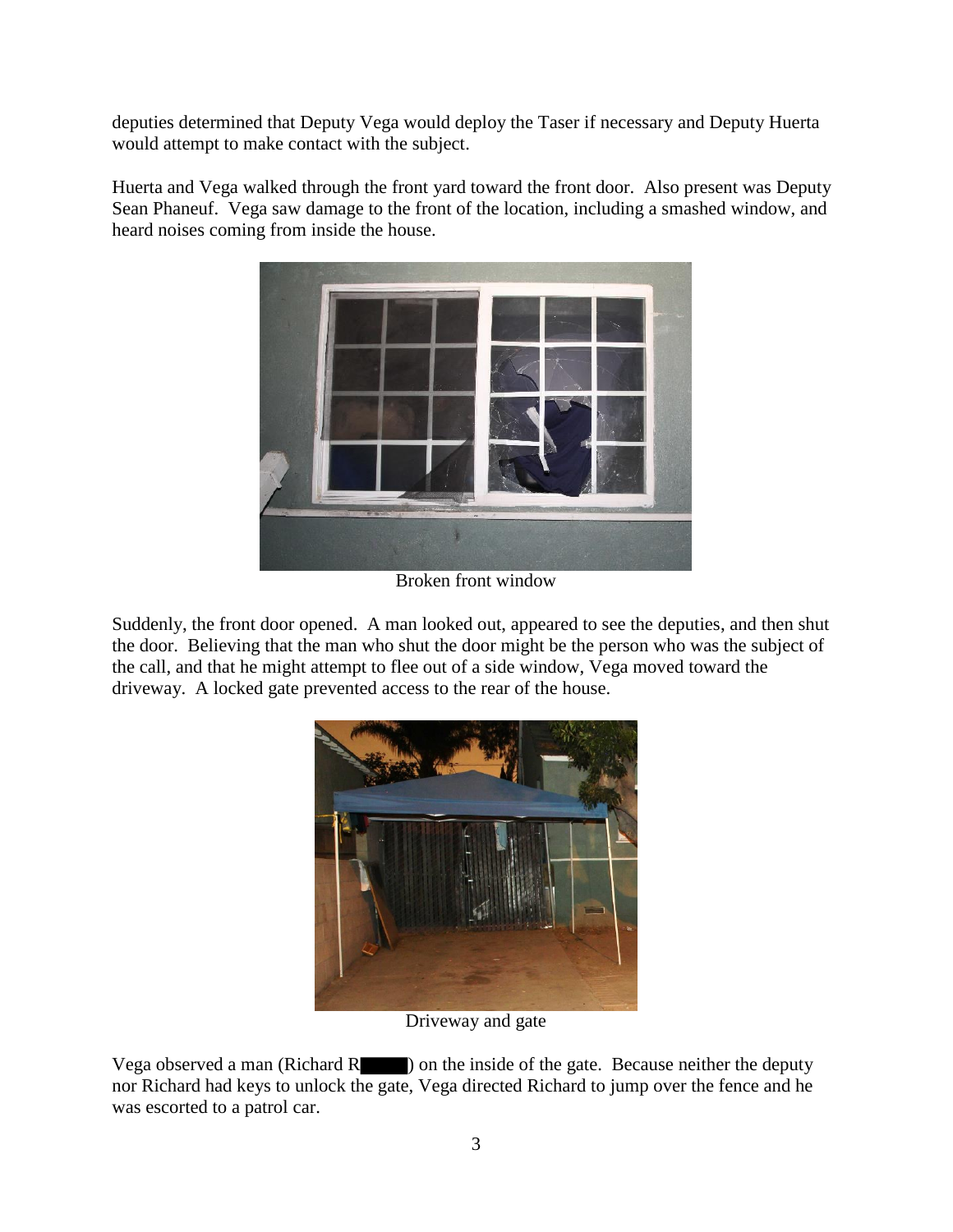Huerta knocked on the front door and almost immediately, Oscar emerged carrying some type of metal object in his hand. Vega saw Oscar attempt to hit Huerta with the metal object on his face or head using a "tomahawk" strike. Vega heard a pop, which he thought was the discharge of a Taser. Vega began to broadcast the deployment of a Taser when one of the other deputies corrected him and advised him that it was a "998."<sup>3</sup>

#### **Statement of Deputy Sean Phaneuf**

Phaneuf responded to the second 9-1-1 call as an assisting deputy. Before approaching the house, the deputies discussed a division of labor. Phaneuf was designated to deploy the Taser if necessary. Phaneuf, Huerta and Vega approached the house. Phaneuf saw a man standing in the front doorway (Oscar Romero). Oscar screamed, "Get the fuck out of here. Fuck you guys. What do you want? I'm going to fuck you up!" Oscar's tone was very aggressive. Oscar slammed and locked the external metal security door.



Front window and security screen door

Phaneuf called into the house. He identified the deputies by stating, "Hey, it's the Sheriff's Department" and asked Oscar to exit the residence, to no avail. Phaneuf and other deputies

 $\overline{a}$ 

<sup>&</sup>lt;sup>3</sup> 998 is the Sheriff's radio code used to report a deputy involved shooting.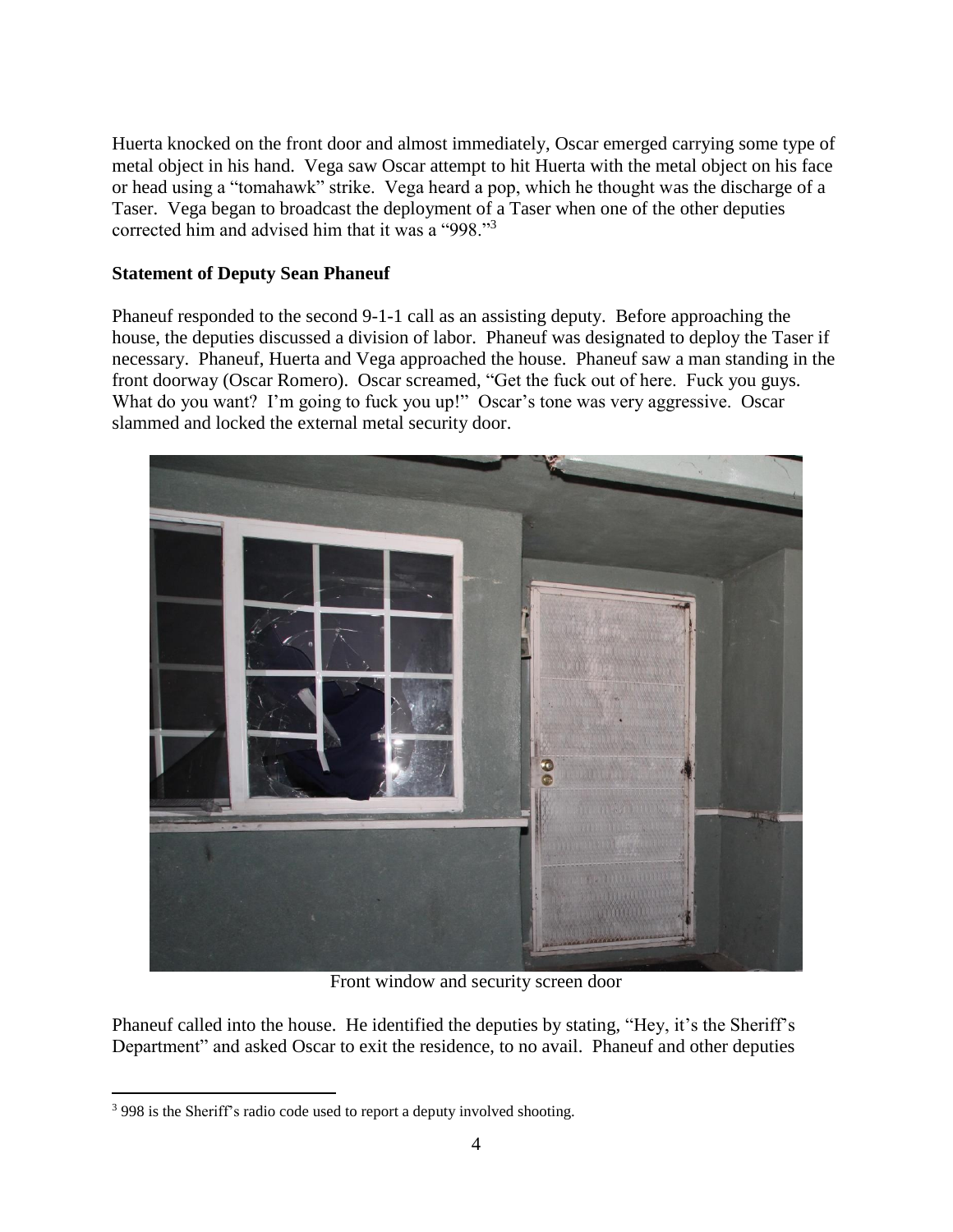became aware that another man was in the driveway area (Richard R ). Richard was directed to jump over the fence and was led toward one of the patrol cars.

At that point Phaneuf and Huerta were near the front of the house. Phaneuf was slightly east of the front door and Huerta was slightly to the west of the front door. Phaneuf estimated that they had been on the property less than 30 seconds, when the front door suddenly burst open and Oscar exited carrying a metal stick or pipe in his hand. Oscar held the object over his head as though he was going to strike. Oscar moved immediately toward Huerta with the metal stick. Phaneuf fired his Taser at Oscar and saw Oscar immediately fall to the ground.



Taser unit and wires

Phaneuf initially believed that Oscar had fallen as a result of the Taser deployment. Huerta advised him that he had actually shot Oscar. At that point, Phaneuf backed away from the house and dropped the Taser near the front sidewalk.

#### **Statement of Deputy Steven Huerta**

Huerta responded to the first 9-1-1 call. The nature of the call was a family dispute with the suspect being extremely intoxicated. The reporting person indicated that he did not want to be contacted. When Huerta arrived at the residence, it was completely dark. He remained for a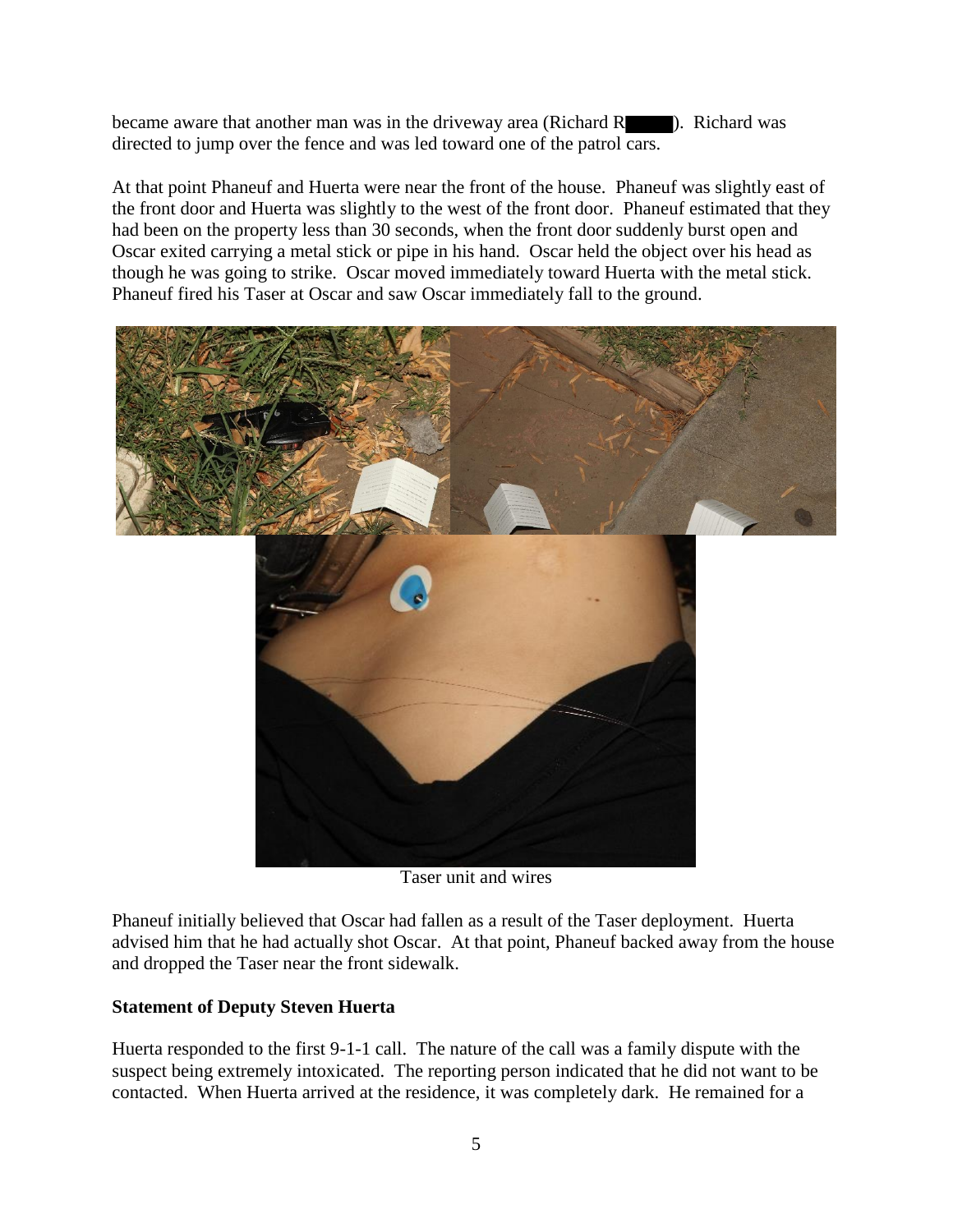short period of time, but hearing no ongoing disturbance, departed the residence. He did not make contact with any of the occupants of the residence at that time.

Approximately 30-35 minutes later, a second 9-1-1 call was received adding additional information that the suspect was breaking objects inside the house. It also advised that the reporting person agreed to be contacted.

When Huerta arrived the second time, the condition of the front of the house was changed. Planters were knocked over and the front window of the residence was shattered. As he and Phaneuf approached the house, the front door opened and a man (Oscar) emerged. Oscar yelled, "What the fuck do you want? Just wait, I'm going to fuck you up. I'm going to kick your ass." Oscar then slammed the metal security door. Huerta checked the security door and found it to be locked.

A few moments later, the deputies realized that there was a person in the driveway (Richard R ). Moments later, the front door opened and Oscar emerged with an object in his hand raised over his head. Huerta believed that the object was a metal pipe. Oscar rushed towards Huerta and struck him with the object on his left upper arm. Huerta stepped to the side as Oscar raised the object to strike again. To prevent himself from being struck, Huerta discharged one round from his service weapon. Oscar immediately fell to the ground.



Metal painting pole

Huerta broadcast that a deputy involved shooting had occurred and requested an ambulance. Oscar succumbed to his injuries. The object he used to strike Huerta was recovered and determined to be a metal painting pole.

An autopsy was conducted by Deputy Medical Examiner Odey Ukpo, M.D. The cause of death was a single gunshot wound to the head. The path of the bullet was front to back, left to right and upward.

## **LEGAL ANALYSIS**

California law permits the use of deadly force in self-defense or in the defense of another if it reasonably appears that the person claiming the right of self-defense actually and reasonably